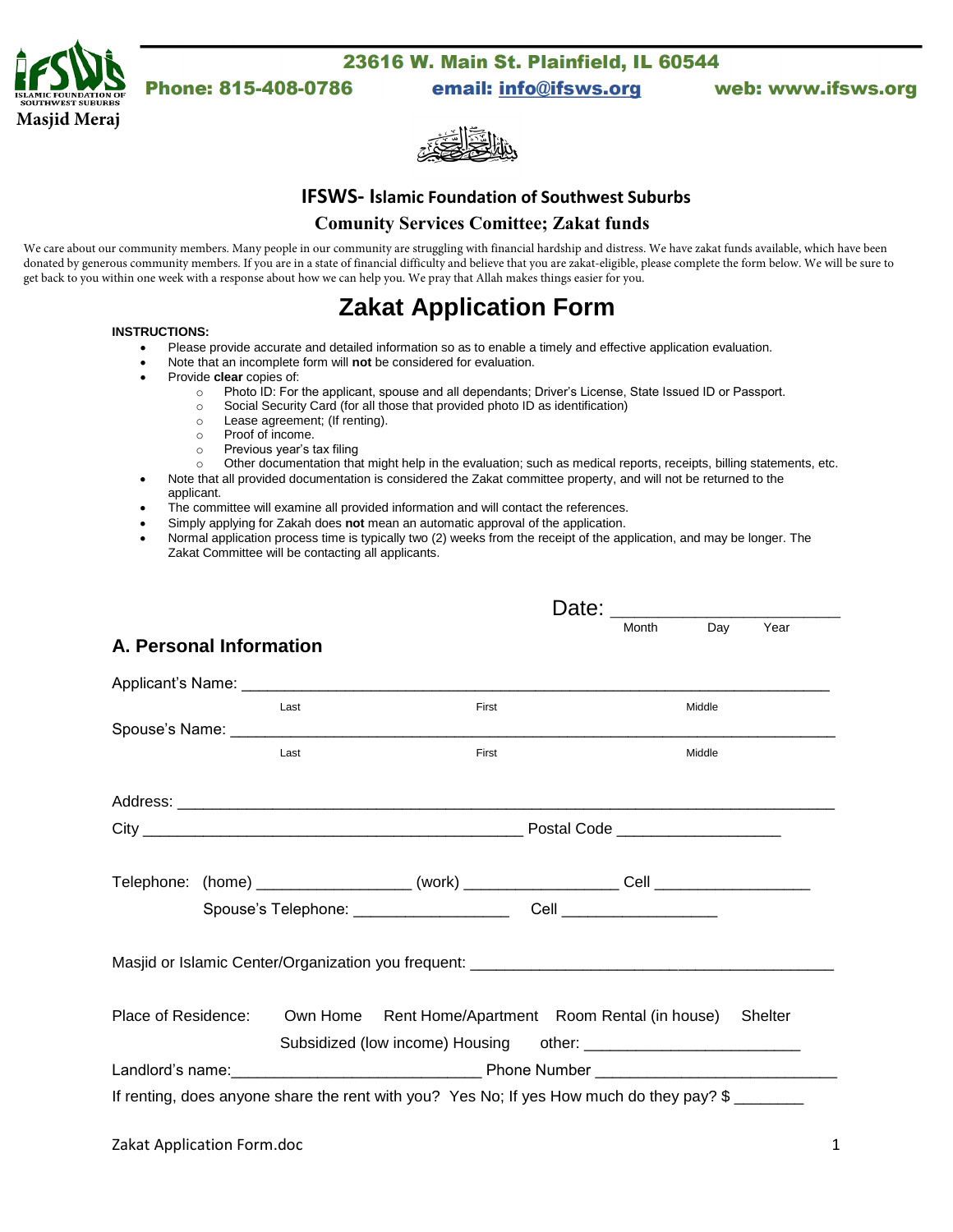### **B. Employment History**

| Applicant's Employment Status: Full-Time Part-Time Unemployed Self-Employed                                              |  |  |  |  |
|--------------------------------------------------------------------------------------------------------------------------|--|--|--|--|
| Applicant's occupation: <u>contract and contract and contract and contract and contract and contract and contract of</u> |  |  |  |  |
|                                                                                                                          |  |  |  |  |
|                                                                                                                          |  |  |  |  |
|                                                                                                                          |  |  |  |  |
|                                                                                                                          |  |  |  |  |
|                                                                                                                          |  |  |  |  |
| Spouse's Employment Status: Full-Time Part-Time Unemployed Self-Employed                                                 |  |  |  |  |
|                                                                                                                          |  |  |  |  |
|                                                                                                                          |  |  |  |  |
|                                                                                                                          |  |  |  |  |
|                                                                                                                          |  |  |  |  |
|                                                                                                                          |  |  |  |  |
| Social Security # Applicant: _____ _____ ______ SS# Spouse: _____ ____ _____ ____                                        |  |  |  |  |
|                                                                                                                          |  |  |  |  |

### **C. Dependant Information**

#### **Child(ren):**

| No. | <b>Name</b> | Sex | Age | <b>Grade</b> | Name of School (if applicable) |
|-----|-------------|-----|-----|--------------|--------------------------------|
|     |             |     |     |              |                                |
| ◠   |             |     |     |              |                                |
| っ   |             |     |     |              |                                |
|     |             |     |     |              |                                |
| 5   |             |     |     |              |                                |

| D. Income (\$/month) (complete worksheet)                                           |  |  |  |  |  |
|-------------------------------------------------------------------------------------|--|--|--|--|--|
| Your income: \$________________________________Spouse's income: \$_________________ |  |  |  |  |  |
|                                                                                     |  |  |  |  |  |
| E. Value of Assets (\$) (complete worksheet)                                        |  |  |  |  |  |
|                                                                                     |  |  |  |  |  |
| <b>F. Expenses (\$/month)</b> (complete worksheet) Total: \$                        |  |  |  |  |  |
| G. State or Federal Financial Assistance (not received as direct payment/credit)    |  |  |  |  |  |

Free school lunches CHIP (medical/dental insurance) list recipients \_\_\_\_\_\_\_\_\_\_\_\_\_\_\_\_\_\_\_\_\_\_\_\_\_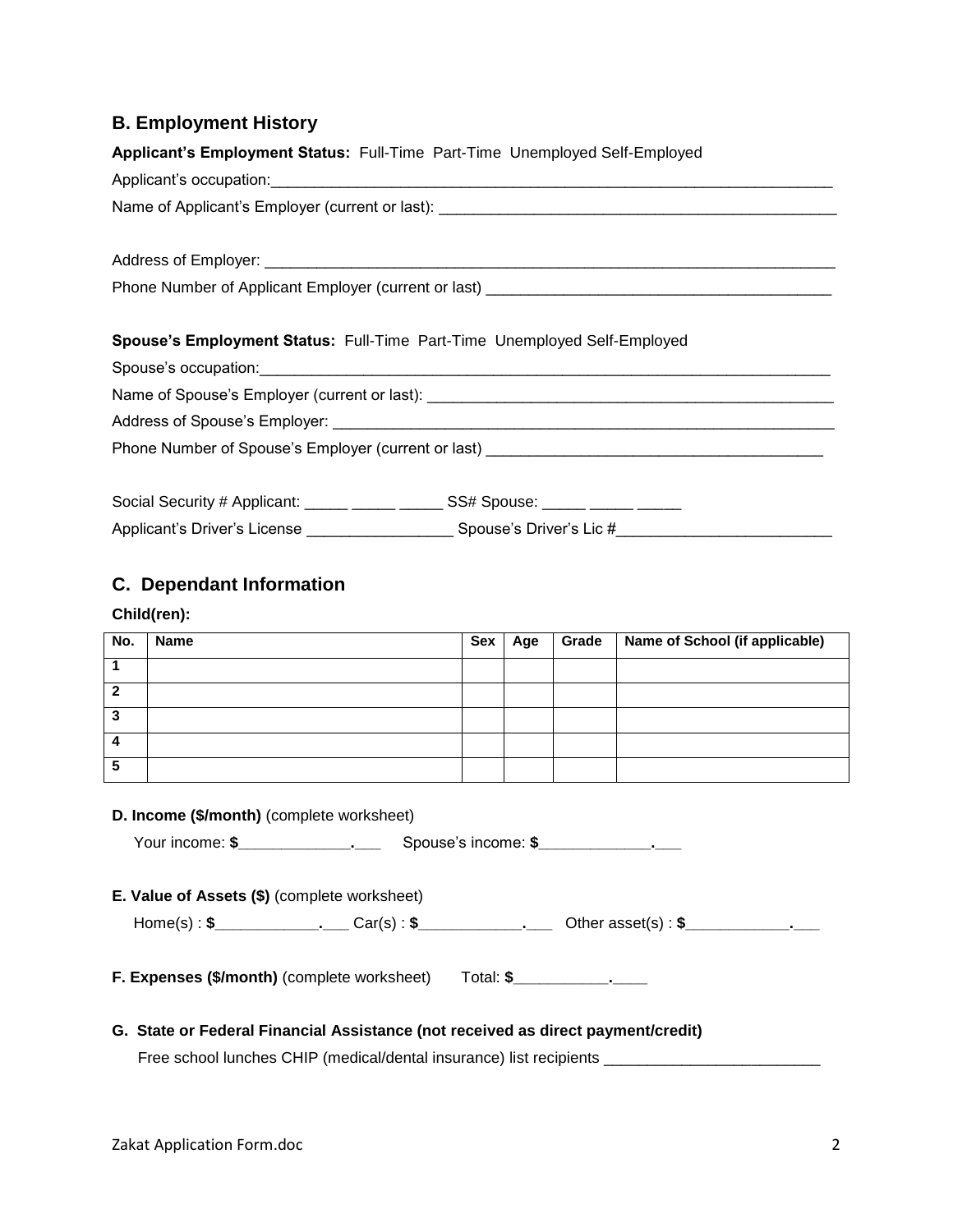**H. Assistance from Zakat** (if funds available, and approved by the committee)

Have you applied for Zakat/Sadaqa before? Yes No; if yes When/Results?

How much are you requesting \$

Why you are applying for Zakah/Sadaqah? (Use extra sheet if necessary)

#### **I. Reference:**

**Notice:** Please note that references should not be immediate relatives or people who live with you, nor Zakah recipients. Please list at least 2 names of anyone with whom you are familiar and who can confirm or verify the information you provided. References in your Muslim community or at FIE are preferred.

\_\_\_\_\_\_\_\_\_\_\_\_\_\_\_\_\_\_\_\_\_\_\_\_\_\_\_\_\_\_\_\_\_\_\_\_\_\_\_\_\_\_\_\_\_\_\_\_\_\_\_\_\_\_\_\_\_\_\_\_\_\_\_\_\_\_\_\_\_\_\_\_\_\_\_\_\_\_\_\_\_\_\_

\_\_\_\_\_\_\_\_\_\_\_\_\_\_\_\_\_\_\_\_\_\_\_\_\_\_\_\_\_\_\_\_\_\_\_\_\_\_\_\_\_\_\_\_\_\_\_\_\_\_\_\_\_\_\_\_\_\_\_\_\_\_\_\_\_\_\_\_\_\_\_\_\_\_\_\_\_\_\_\_\_\_\_ \_\_\_\_\_\_\_\_\_\_\_\_\_\_\_\_\_\_\_\_\_\_\_\_\_\_\_\_\_\_\_\_\_\_\_\_\_\_\_\_\_\_\_\_\_\_\_\_\_\_\_\_\_\_\_\_\_\_\_\_\_\_\_\_\_\_\_\_\_\_\_\_\_\_\_\_\_\_\_\_\_\_\_

| 1. Name:                                                                                                                                                                                                                       | Phone: the contract of the contract of the contract of the contract of the contract of the contract of the contract of the contract of the contract of the contract of the contract of the contract of the contract of the con |                                                                                                                                                                                                                                | Relationship: _______________                                 |  |
|--------------------------------------------------------------------------------------------------------------------------------------------------------------------------------------------------------------------------------|--------------------------------------------------------------------------------------------------------------------------------------------------------------------------------------------------------------------------------|--------------------------------------------------------------------------------------------------------------------------------------------------------------------------------------------------------------------------------|---------------------------------------------------------------|--|
| Address:                                                                                                                                                                                                                       |                                                                                                                                                                                                                                |                                                                                                                                                                                                                                | _Apt. #:_____ City: _______________ State: ______ Zip:_______ |  |
| 2. Name: the contract of the contract of the contract of the contract of the contract of the contract of the contract of the contract of the contract of the contract of the contract of the contract of the contract of the c |                                                                                                                                                                                                                                | Phone: the contract of the contract of the contract of the contract of the contract of the contract of the contract of the contract of the contract of the contract of the contract of the contract of the contract of the con | Relationship: ________________                                |  |
| Address:                                                                                                                                                                                                                       |                                                                                                                                                                                                                                | Apt. #:______ City: ___________                                                                                                                                                                                                | State: $\angle$ Zip: $\angle$                                 |  |

#### **J. Statement:**

*I testify in front of Allah (swt) that the information provided on this form is true and accurate to the best of my knowledge. I agree that the information provided in this application will be utilized in connection with this request for Zakah/Sadaqah.* I authorize the Foundation for Islamic Education, ISNA and/or its Affiliate bodies or its designated committee to obtain such factual & investigative information as permitted by the law to verify information in this application.

| Applicant's Signature           | Date | Spouse's Signature | Date |  |  |  |
|---------------------------------|------|--------------------|------|--|--|--|
| <b>Official Use Only</b>        |      |                    |      |  |  |  |
| K. Recommendation By Committee: |      |                    |      |  |  |  |
|                                 |      |                    |      |  |  |  |

\_\_\_\_\_\_\_\_\_\_\_\_\_\_\_\_\_\_\_\_\_\_\_\_\_\_\_\_\_\_\_\_\_\_\_\_\_\_\_\_\_\_\_\_\_\_\_\_\_\_\_\_\_\_\_\_\_\_\_\_\_\_\_\_\_\_\_\_\_\_\_\_\_\_\_\_\_\_\_\_\_\_\_ \_\_\_\_\_\_\_\_\_\_\_\_\_\_\_\_\_\_\_\_\_\_\_\_\_\_\_\_\_\_\_\_\_\_\_\_\_\_\_\_\_\_\_\_\_\_\_\_\_\_\_\_\_\_\_\_\_\_\_\_\_\_\_\_\_\_\_\_\_\_\_\_\_\_\_\_\_\_\_\_\_\_\_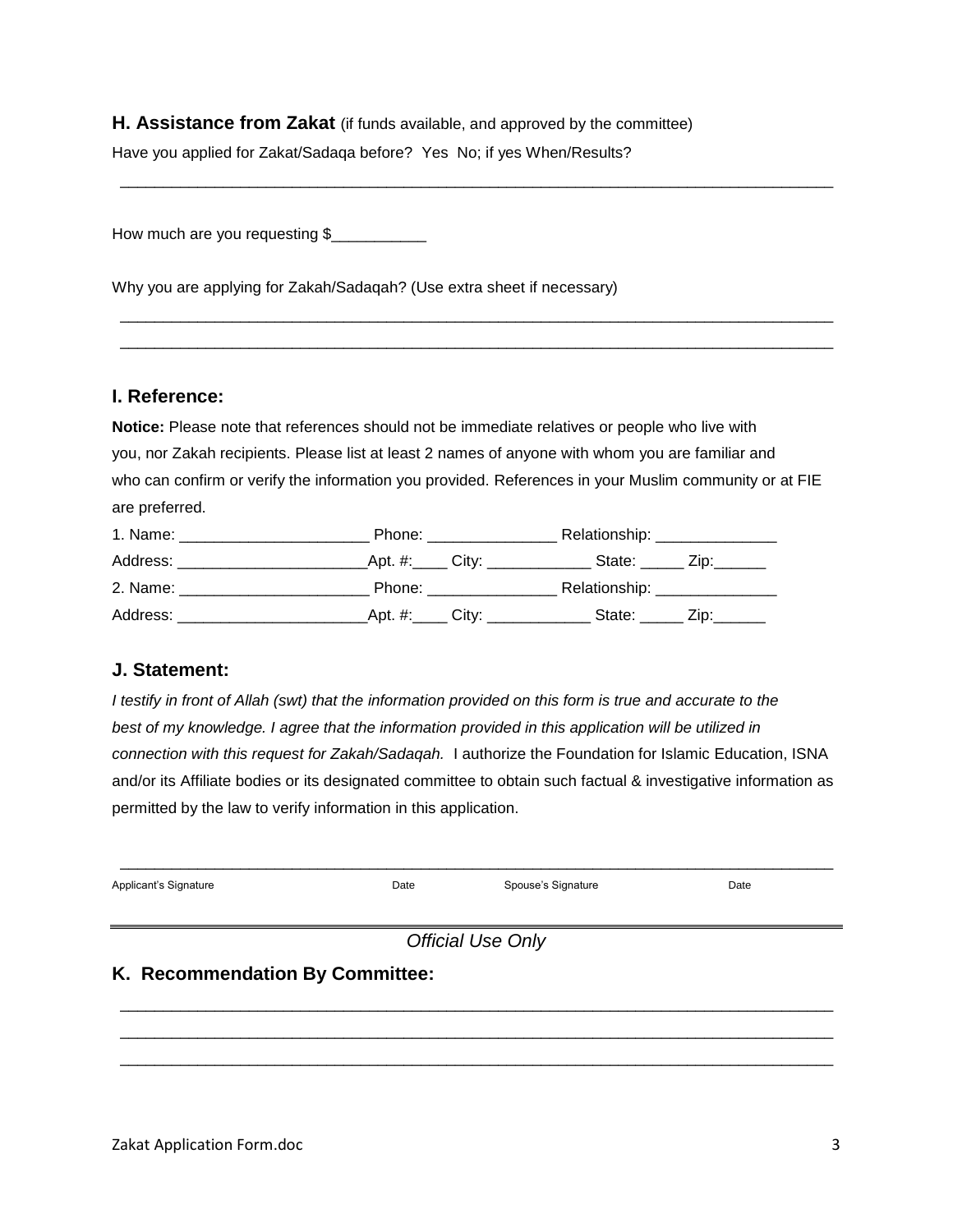## **Zakat APPLICATION WORKSHEET**

# **Applicant's Income (\$/month)**

|                         |                              | <b>Annual Amount</b> |               |                       |
|-------------------------|------------------------------|----------------------|---------------|-----------------------|
| Line                    | Sources of your income       | received             | <b>Divide</b> | <b>Monthly amount</b> |
|                         | Employment                   | \$                   | $112 =$       | \$                    |
| $\mathbf{2}$            | <b>Disability Benefits</b>   | \$                   | $112=$        | \$                    |
| 3                       | <b>Unemployment Benefits</b> | \$                   | $/12=$        | \$                    |
| $\overline{\mathbf{4}}$ | Food Stamps & Welfare        | \$                   | $/12=$        | \$                    |
| 5                       | <b>Child Support</b>         | \$                   | $112=$        | \$                    |
| $6\phantom{1}6$         | Alimony                      | \$                   | $/12=$        | \$                    |
| $\overline{7}$          | Other sources                | \$                   | $/12=$        | \$                    |
|                         |                              |                      |               | <b>Your Income</b>    |
|                         | Total (add lines 1-7)        |                      |               | \$                    |

# **Spouse's Income per month**

|                 |                              | <b>Annual Amount</b> |               |                       |
|-----------------|------------------------------|----------------------|---------------|-----------------------|
| Line            | Sources of your income       | received             | <b>Divide</b> | <b>Monthly amount</b> |
|                 | Employment                   | \$                   | $112 =$       | \$                    |
| $\mathbf{2}$    | <b>Disability Benefits</b>   | \$                   | $112=$        | \$                    |
| 3               | <b>Unemployment Benefits</b> | \$                   | $112=$        | \$                    |
| 4               | Food Stamps & Welfare        | \$                   | $/12=$        | \$                    |
| $5\phantom{.0}$ | <b>Child Support</b>         | \$                   | $112=$        | \$                    |
| $6\phantom{1}$  | Alimony                      | \$                   | $112=$        | \$                    |
| $\overline{7}$  | Other sources                | \$                   | $/12=$        | \$                    |
|                 |                              |                      |               | <b>Your Income</b>    |
|                 | Total (add lines 1-7)        |                      |               | \$                    |